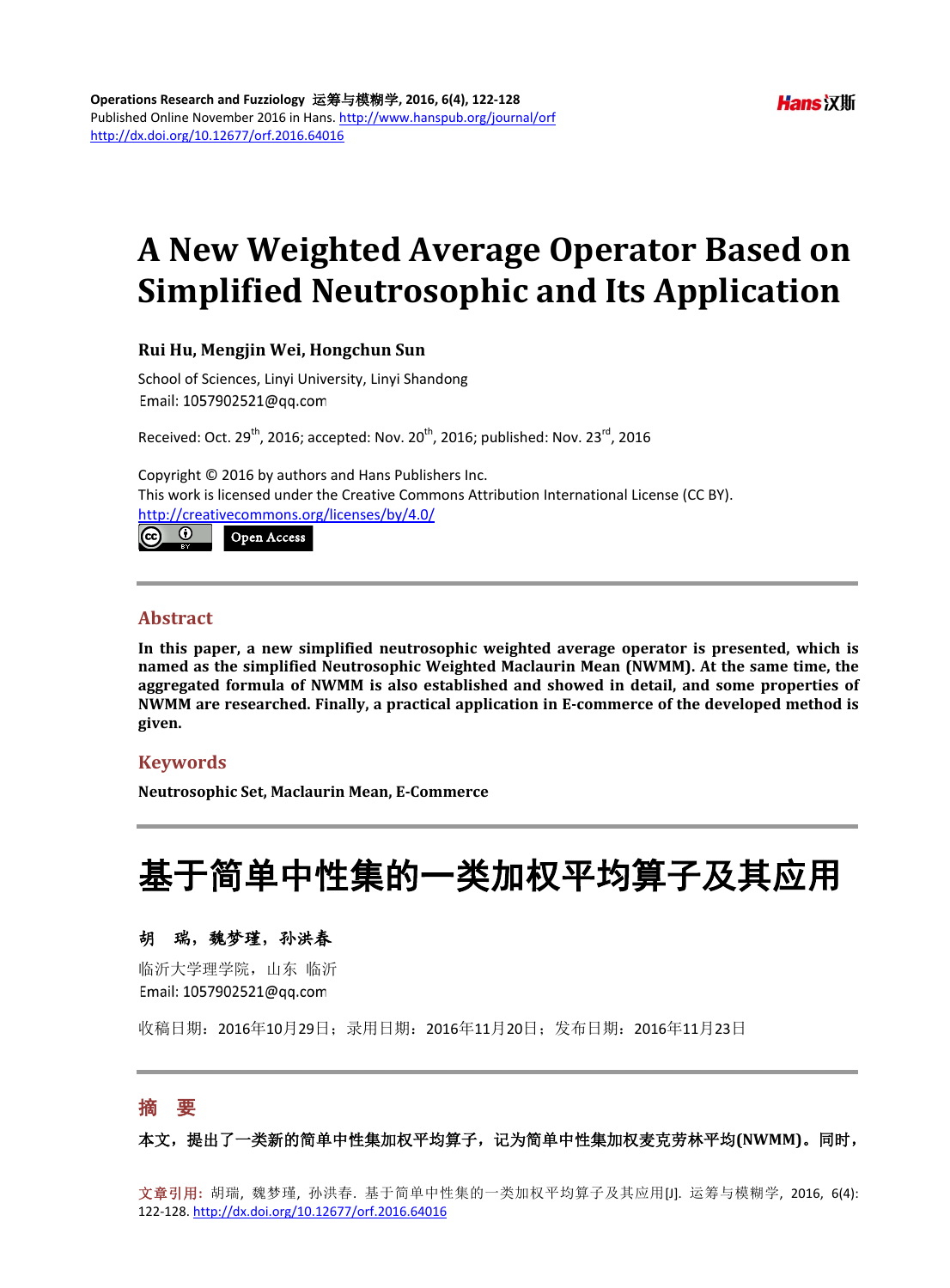# 详细证明了**NWMM**聚合公式,并探讨了**NWMM**的一些性质。最后,给出了**NWMM**在电子商务应用中的 数值实验。

#### 关键词

#### 中性集合,麦克劳林平均,电子商务

## **1.** 引言

为了同时处理不相容,不准确和不完整的信息,Smarandache [\[1\]](#page-5-0)提出了较区间模糊集、直觉模糊集 等更广的中性集合(NS)。基于中性集在科学或工程中的实际应用,有必要对其作出一定的限定,随之许 多弱化中性集合被逐渐提出,如间隔中性集合(INS) [\[2\]](#page-5-1),单值中性集合(SVNS) [\[3\]](#page-5-2)以及简单中性集合(SNS) [\[4\]](#page-5-3)。这里,探讨简单中性集合的一些理论及应用。Ye [4]定义了简单的中性值(SNVs)的运算法则,提出 了一种比对方法和一些简单中性集的聚集算子。对简单中性值还建立了余弦相似性测度[\[4\]](#page-5-3)和基于对数的 交叉熵测度[\[5\]](#page-5-4)。Peng 等[\[6\]](#page-5-5)对简单的中性值定义了一些新的运算法则和比较方法,克服了现有简单中性值 运算法则的一些问题,并提出了一些新的简单的中性值的聚集算子。显然,在文献[\[4\]](#page-5-3) [\[6\]](#page-5-5)中所有的聚集算 子都只能用来单独研究聚集参数,并且无法互相建立联系。众所周知,Choquet 积分型算子、Bonferroni 平均型算子、Heronian 平均型算子可以解决上述问题。在本文中,将使用另一种更强大的算子来解决上 述问题,那就是麦克劳林平均(MM),它最初是由 Maclaurin [\[7\]](#page-5-6)提出,再由 Detemple 和 Robertson [\[8\]](#page-5-7)进行 发展。但在过去,麦克劳林平均只被运用到不等式的理论和应用研究中[\[9\]](#page-5-8) [\[10\]](#page-5-9) [\[11\]](#page-5-10),近两年, J. D. Qin 和 X. W. Liu [\[12\]](#page-5-11) [\[13\]](#page-6-0)用其来聚集直觉模糊信息和语言模糊信息。在麦克劳林平均中包含一个重要的参数 *k* ,即 *k n* = 1, 2, , (见下面公式(6))。从而,麦克劳林对称平均能够反映多输入参数之间的相互关系( *k* ≥ 2 ), 而其他三种算子只能反映每两个参数之间的相互关系。因此,对于信息融合来说,麦克劳林平均更加的 灵活高效。

## **2.** 预备知识

本节, 介绍简单的中性集合的一些定义及其运算法则。给出麦克劳林平均及其运算法则。首先, 给 出Ye [\[4\]](#page-5-3)定义的以下简单的中性集。

定义 **2.1**:设 *X* 为点(对象)组成的空间,令 *x* 为 *X* 中的一般元素,*X* 中的一个简单中性集能用一个实 隶属函数 *T<sub>A</sub>*(*x*), 一个不确定性隶属函数 *I<sub>A</sub>*(*x*)和一个虚隶属函数 *F<sub>A</sub>*(*x*)来描述。如果函数 *T<sub>A</sub>*(*x*), *I<sub>A</sub>*(*x*)  $\overline{A}$   $F_{\overline{A}}(x)$  是真实标准 [0,1] 中的单区间或单子集, 则

$$
T_A(x): X \to [0,1], I_A(x): X \to [0,1], F_A(x): X \to [0,1]
$$

然后, 定义简单的中性集 *A* 为:  $A = \{(x, T_A(x), I_A(x), F_A(x)) | x \in X\}$ 。

 $\frac{1}{2}$  为简单, 下面只考虑简单的中性集中 $T_A(x)$ ,  $I_A(x)$  和 $F_A(x)$  的值在真实标准 [0,1] 中为一个单点。根 据 Ye [\[4\]](#page-5-3)定义的简单中性集的运算法则和次序关系。

$$
\mathcal{L} \mathcal{L} 2.2: \ \ \diamondsuit A = \langle T_A(x), I_A(x), F_A(x) \rangle, B = \langle T_B(x), I_B(x), F_B(x) \rangle \ \forall \exists \overline{m} \ \wedge \overline{m} \ \wedge \mathcal{L} \neq \mathcal{L} \ \mathcal{L} > 0 \ , \ \mathcal{L} \neq 0
$$

$$
A + B = \langle 1 - (1 - T_A(x)) (1 - T_B(x)), I_A(x) I_B(x), F_A(x) F_B(x) \rangle
$$
 (1)

$$
AB = \langle T_A(x)T_B(x), 1 - (1 - I_A(x))(1 - I_B(x)), 1 - (1 - F_A(x))(1 - F_B(x)) \rangle
$$
 (2)

$$
\lambda A = \langle 1 - (1 - T_A(x))^{\lambda}, I_A(x)^{\lambda}, F_A(x)^{\lambda} \rangle
$$
 (3)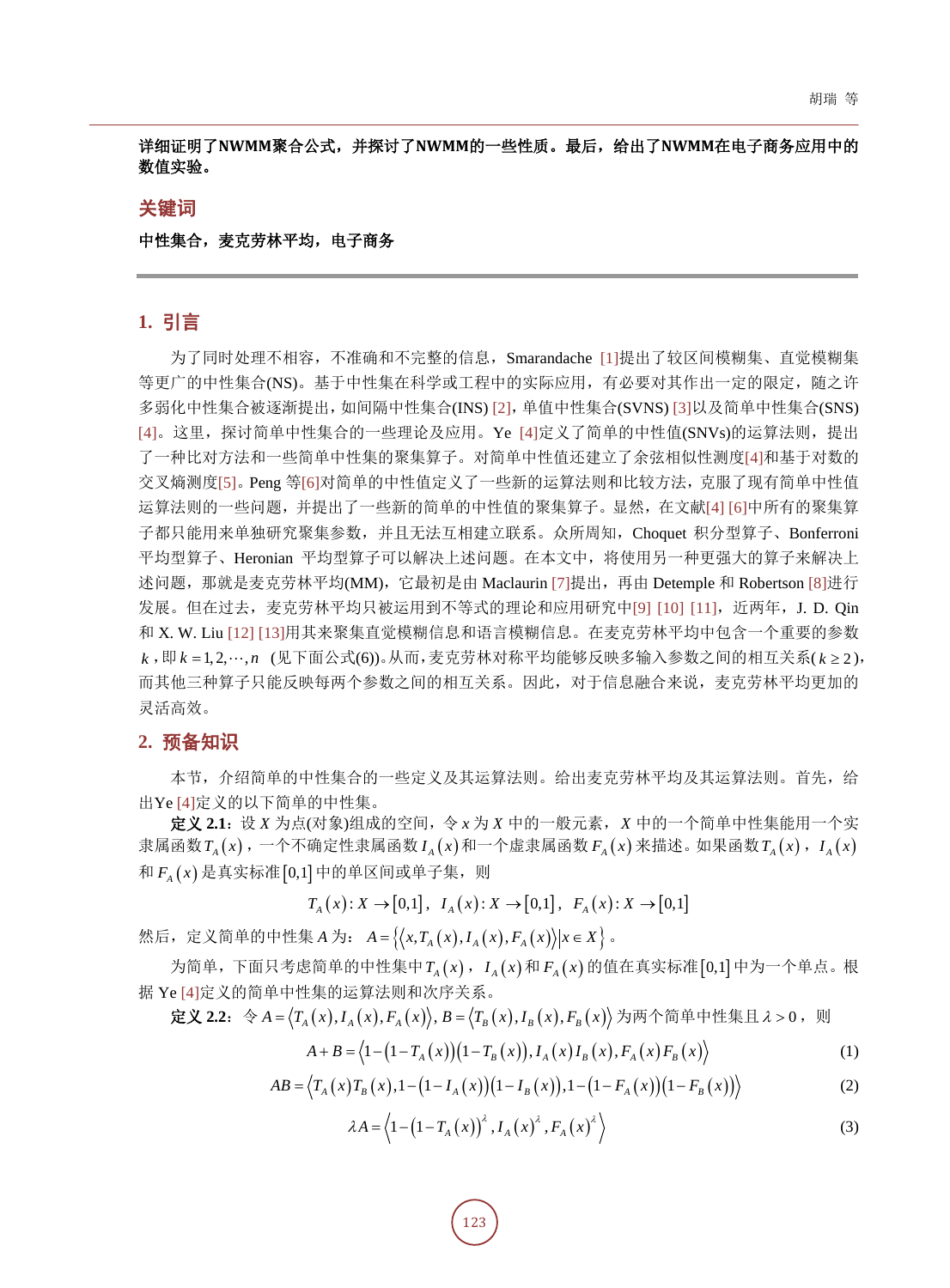$$
A^{\lambda} = \left\langle T_A(x)^{\lambda}, 1 - (1 - I_A(x))^{\lambda}, 1 - (1 - F_A(x))^{\lambda} \right\rangle
$$
 (4)

 $\exists X = \{x\}, \quad \exists X = \{T_A(x), I_A(x), F_A(x)\}\$  为一个简单中性值(SNV), 表示为  $A = \langle T_A, I_A, F_A \rangle$ .  $\hat{\mathcal{R}}$ 义 2.3: 令  $A = \langle T_A, I_A, F_A \rangle$ 为一个简单中性值, 则记分函数  $S(A)$  和精度函数  $H(A)$ 定义如下:

$$
S(A) = \frac{1}{3}(T_A - pI_A - F_A)
$$
\n
$$
H(A) = \frac{1}{3}(T_A - pI_A - F_A)
$$
\n(6)

其中  $p ∈ [0,1]$ 由决策者决定的。特别的, 分别令  $p = 1$ ,  $p = 0$ ,  $p = 0.5$ , 则有三个选择方案: 模糊, 精 确和标准。显然, H(A) 值越大, 简单的中性集 A 越精确。根据记分函数 S 和精确函数 H, 给出两个简 单中性值之间的次序关系。

定义 **2.4**:令 *A* 和 *B* 为两个简单中性值,则

如果  $S(A) < S(B)$ , 则  $A \triangle F B$ , 记为  $A < B$ .

 $\mu \in S(A) < S(B)$ , 则(1)如果  $H(A) = H(B)$ , 则  $A \nleftrightarrow B$  相同, 表示为  $A = B \circ (2)$ 如果  $H(A) < H(B)$ , 则 *A* 小于 *B* , 表示为 *A* < *B* 。

下面,给出麦克劳林平均,最初由 Maclaurin 提出,是一个重要的集结算子。

**定义 2.5**: [\[7\]](#page-5-6)令 *a<sub>i</sub>* (*i* = 1, 2, ⋯, *n*) 为一个非负实数集合, 且 *k* ∈ {1, 2, ⋯, *n*} 。如果

$$
MM^{(k)}(a_1, a_2, \cdots, a_n) = \left(\frac{\sum_{1 \le i_1 < \cdots < i_k \le n} \prod_{j=1}^k a_{i_j}}{C_n^k}\right)^{\frac{1}{k}}
$$
(7)

则 *MM*<sup>(k)</sup> 称为麦克劳林平均(MM), 其中(*i*<sub>1</sub>,*i*<sub>2</sub>,..,*i*<sub>k</sub>) 取遍(1,2,..,*n*), *c*<sup>k</sup> 为二项式系数。

显然,麦克劳林平均忽略了聚合参数的权重向量。为此, Qin 和 Liu [\[12\]](#page-5-11)定义了一个加权的麦克劳林 平均(WMM)。

**定义 2.6:** 设 a<sub>i</sub>(i = 1, 2,…, n) 为一个非负实数集, k ∈ {1, 2,…, n}, ω = (ω<sub>1</sub>,ω<sub>2</sub>,…,ω<sub>n</sub>) <sup>™</sup> 为 a<sub>i</sub> 的权向量, 其中 $\omega_i$ 表示 $a_i$ 的重要程度,并满足 $\omega_i \in [0,1]$ 和 $\sum_{i=1}^n \omega_i = 1$ 。若

$$
WMM_{\omega}^{(k)}(a_1, a_2, \cdots, a_n) = \left(\frac{\sum\limits_{1 \le i_1 < \cdots < i_k \le n} \prod\limits_{j=1}^k \omega_{i_j} a_{i_j}}{C_n^k}\right)^{\frac{1}{k}}
$$
(8)

则 WMM<sup>(k)</sup> 称为加权麦克劳林平均(WMM)。

## **3.** 简单中性加权麦克劳林平均

本节,给出一种新的简单中性加权平均算子,用以聚集简单的中性信息。首先,定义以下聚合算子。 定义 3.1: 设 A<sub>i</sub> ( j = 1, 2, ···, n) 为一个简单中性集合, k ∈ {1, 2, ···, n} 。简单中性加权麦克劳林平均定义为

$$
NWMM_{\omega}^{(k)}(A_{1}, A_{2}, \cdots, A_{n}) = \left(\frac{\sum_{1 \leq i_{1} < \cdots < i_{k} \leq n} \prod_{j=1}^{k} \omega_{i_{j}} A_{i_{j}}}{\sum_{1 \leq i_{1} < \cdots < i_{k} \leq n} \prod_{j=1}^{k} \omega_{i_{j}}}\right)^{\frac{1}{k}}
$$
(9)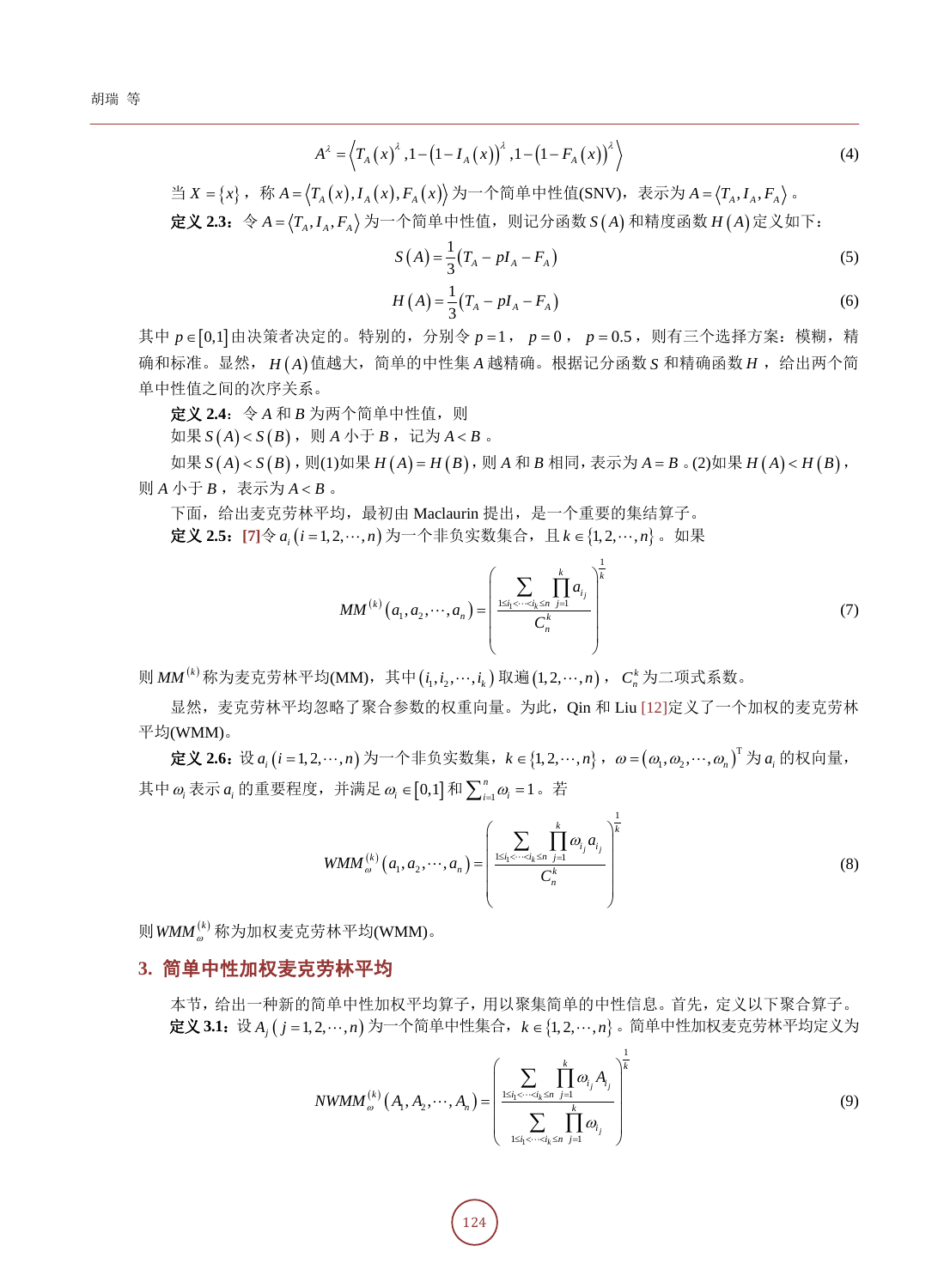其中  $\omega = (\omega_1, \omega_2, \cdots, \omega_n)^T$ 是  $A_j$  (  $j = 1, 2, \cdots, n$ ) 的权向量,  $\omega_j \in [0, 1]$ 且  $\sum_{j=1}^n \omega_j = 1$  。

基于定义 2.2 中对简单中性集的运算法则,可推导出简单中性加权麦克劳林平均(NWMM)的计算公 式。

定理 3.1: 对于简单的中性集的集合  $A_j = \Big\langle T_{A_j}, I_{A_j}, F_{A_j} \Big\rangle (j=1, 2, \cdots, n),$  有

$$
NWMM_{\omega}^{(k)}(A_{1}, A_{2}, \cdots, A_{n}) = \left( \left( 1 - \left( \prod_{1 \leq i_{1} < \cdots < i_{k} \leq n} \left( 1 - \prod_{j=1}^{k} T_{A_{i_{j}}} \right)^{\frac{1}{\Delta_{i}}} \right)^{\frac{1}{\Delta_{k}}} \right)^{\frac{1}{\Delta_{k}}},
$$
\n
$$
1 - \left( 1 - \left( \prod_{1 \leq i_{1} < \cdots < i_{k} \leq n} \left( 1 - \prod_{j=1}^{k} \left( 1 - I_{A_{i_{j}}} \right) \right)^{\frac{1}{\Delta_{i}}} \right)^{\frac{1}{\Delta_{k}}} \right)^{\frac{1}{\Delta_{k}}}, 1 - \left( 1 - \left( \prod_{1 \leq i_{1} < \cdots < i_{k} \leq n} \left( 1 - \prod_{j=1}^{k} \left( 1 - F_{A_{i_{j}}} \right) \right)^{\frac{1}{\Delta_{i}}} \right)^{\frac{1}{\Delta_{k}}}\right)^{\frac{1}{\Delta_{k}}},
$$
\n
$$
(10)
$$

其中  $1 \leq i_1 < \cdots < i_k \leq n$   $j=1$   $i_j$ *k*  $\sum_{1 \leq i_1 < \cdots < i_k \leq n} \prod_{j=1}^k \omega_j$ ω  $\Delta_k = \sum_{1 \leq i_1 < \cdots < i_k \leq n} \prod_{j=1}$  $\ddot{\circ}$ 

证明:由(1)~(3),有

$$
\prod_{j=1}^k \left( \omega_{i_j} A_{i_j} \right) = \prod_{j=1}^k \omega_{i_j} \prod_{j=1}^k A_{i_j} = \prod_{j=1}^k \omega_{i_j} \left\langle \prod_{j=1}^k T_{A_{i_j}}, 1 - \prod_{j=1}^k (1 - I_{A_{i_j}}), 1 - \prod_{j=1}^k (1 - F_{A_{i_j}}) \right\rangle
$$
\n
$$
= \left( 1 - \left( 1 - \prod_{j=1}^k T_{A_{i_j}} \right)^{\prod_{j=1}^k \omega_{i_j}}, \left( 1 - \prod_{j=1}^k \left( 1 - I_{A_{i_j}} \right) \right)^{\prod_{j=1}^k \omega_{i_j}}, \left( 1 - \prod_{j=1}^k \left( 1 - F_{A_{i_j}} \right) \right)^{\prod_{j=1}^k \omega_{i_j}}
$$

因此

$$
\sum_{1\leq i_1<\cdots
$$

再由(9)和(3)得

$$
\frac{\displaystyle\sum_{1\leq i_1<\cdots\n
$$
\left(\prod_{1\leq i_1<\cdots
$$
$$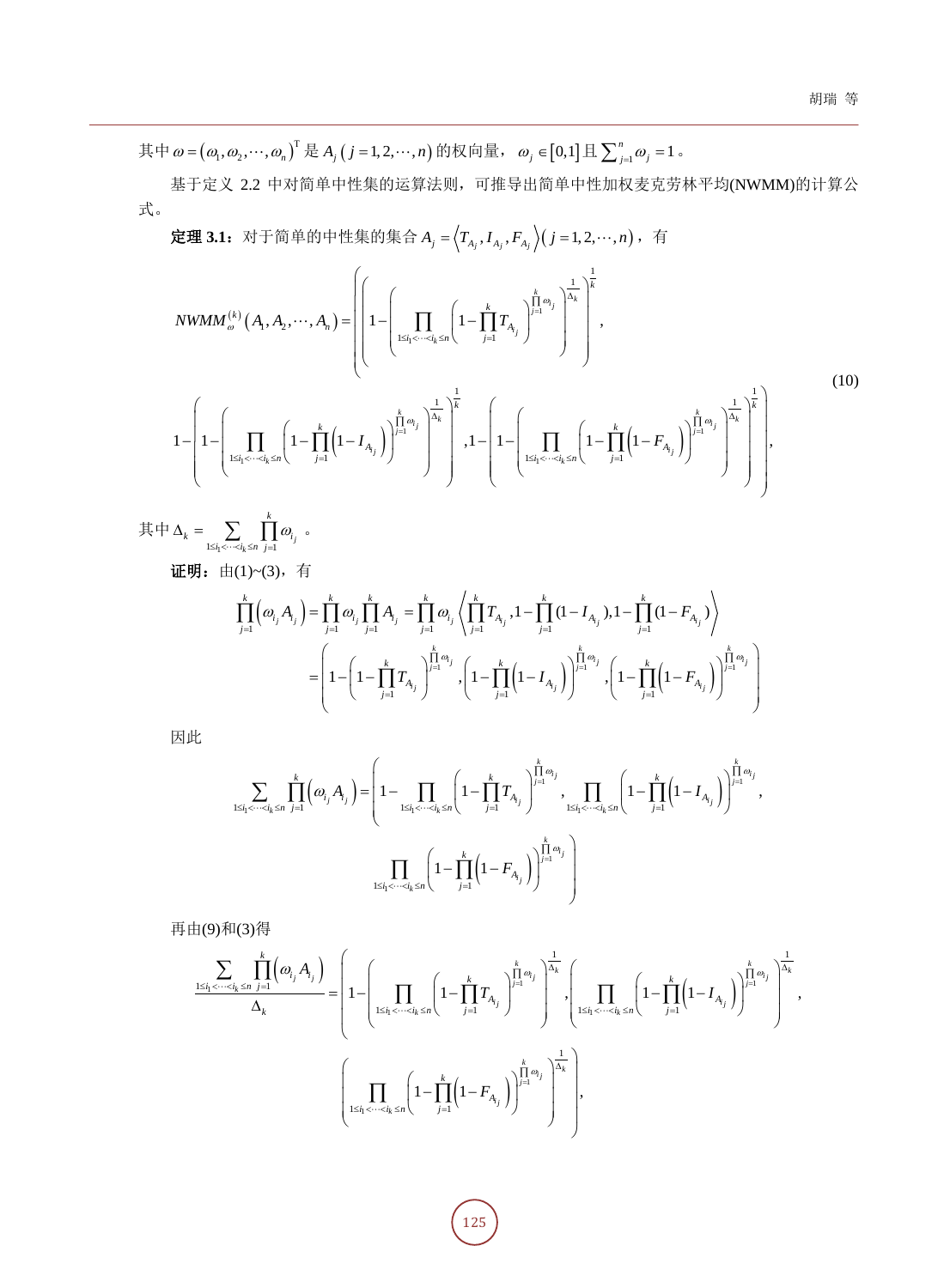基于以上讨论, 由(4)可得(10)。

现在, 由(9)~(10), 容易证明下面的一些简单中性加权麦克劳林对称平均性质。 定理 3.2:  $(\overline{\mathbb{R}} \frac{m}{2}$ 性)如果  $A_i = A = \langle T_A, I_A, F_A \rangle$  ( $j = 1, 2, \dots, n$ ) 则

$$
NWMM_{\omega}^{(k)}(A_1, A_2, \cdots, A_n) = A \; .
$$

定理 3.3: (单调性)如果  $A_i$  ⊆  $A_i^*(j = 1, 2, \dots, n)$ , 则

$$
NWMM_{\omega}^{(k)}(A_1, A_2, \cdots, A_n) \le NWMM_{\omega}^{(k)}(A_1^*, A_2^*, \cdots, A_n^*)
$$

定理 **3.4**:(有界性)令 *Aj n <sup>j</sup>* ( = 1, 2, , ) 为简单中性集合,

$$
A^{-} = \left\langle \min_{j} T_{A_{j}}, \max_{j} I_{A_{j}}, \max_{j} F_{A_{j}} \right\rangle, \ \ A^{+} = \left\langle \max_{j} T_{A_{j}}, \min_{j} I_{A_{j}}, \min_{j} F_{A_{j}} \right\rangle,
$$

 $\int \int \int A^{-}$  ≤  $NWMM_{\omega}^{(k)}(A_{1}, A_{2},..., A_{n})$  ≤  $A^{+}$  .

# **4.** 简单中性加权麦克劳林对称平均在电子商务中的应用

本节,介绍一项评估电子商务网站客户满意度的研究项目[\[14\]](#page-6-1)。目的是从不同的电商网站中筛选出最 佳电商网站,这能够提供企业对电商网站的选择。对五家电商网站 A ( j = 1, 2, ... , 5) 的顾客满意度进行评 估。假设一家企业近期想投资电商并期望利润最大,需要确定五家电商网站的客户满意度,以选择最佳 一家。投资企业须根据以下四种特性作出决定:

*G*<sup>1</sup> 是电商网站的平台特性,*G*<sup>2</sup> 是电商网站的储存特性,*G*3是电商网站的售前和售后服务,*G*<sup>4</sup> 是电 商网站的交易支付与物流配送,五种选择方案 A<sub>i</sub> ( j = 1, 2, ···, 5) 要基于以上四种特性并通过 SNV 进行评 估。该决策矩阵 $D = (d_{ii})$ 列出如下:

$$
D = \begin{bmatrix} \langle 0.4, 0.2, 0.3 \rangle & \langle 0.6, 0.1, 0.2 \rangle & \langle 0.3, 0.4, 0.1 \rangle & \langle 0.7, 0.0, 0.1 \rangle & \langle 0.4, 0.3, 0.3 \rangle \\ \langle 0.5, 0.1, 0.3 \rangle & \langle 0.3, 0.2, 0.2 \rangle & \langle 0.5, 0.2, 0.3 \rangle & \langle 0.6, 0.1, 0.2 \rangle & \langle 0.7, 0.2, 0.1 \rangle \\ \langle 0.2, 0.2, 0.5 \rangle & \langle 0.7, 0.1, 0.2 \rangle & \langle 0.5, 0.1, 0.2 \rangle & \langle 0.4, 0.3, 0.2 \rangle & \langle 0.3, 0.2, 0.3 \rangle \\ \langle 0.6, 0.1, 0.2 \rangle & \langle 0.5, 0.3, 0.2 \rangle & \langle 0.6, 0.3, 0.1 \rangle & \langle 0.5, 0.2, 0.1 \rangle & \langle 0.6, 0.3, 0.2 \rangle \end{bmatrix}
$$

关于特性权重,由决策者决定为ω=(0.2,0.3,0.3,0.2)<sup>T</sup> 。下面,利用简单中性加权麦克劳林对称平均 (*k* = 2)来得到最理想的电子商务网站。

步 1: 基于决策矩阵, 由公式(9)能计算出  $A_i$  ( $j = 1, 2, \dots, 5$ ) 的聚合值  $D_i$ :

 $D_1 = \langle 0.4095, 0.1479, 0.3330 \rangle$ ,  $D_2 = \langle 0.5181, 0.1664, 0.2063 \rangle$ ,  $D_3 = \langle 0.4783, 0.2310, 0.1803 \rangle$ ,

 $D_4 = \langle 0.5427, 0.1433, 0.1547 \rangle$ ,  $D_5 = \langle 0.4953, 0.2422, 0.2192 \rangle$ .

 $\bigoplus$  2: 由公式(4) ( $p = 0.5$ )计算出分值  $S(D_i)(j = 1, 2, \dots, 5)$ :

 $S(D_1) = 0.00085$ ,  $S(D_2) = 0.07620$ ,

 $S(D_3) = 0.06083$ ,  $S(D_4) = 0.10545$ ,  $S(D_5) = 0.05167$ .

步 **3**:依据分值 *D j <sup>j</sup>* ( = 1, 2, ,5 ) 对所有的方案 *A j <sup>j</sup>* ( = 1, 2, ,5 ) 进行排序:

 $A_4 \succ A_2 \succ A_3 \succ A_5 \succ A_1$ 

因此,最佳方案为 A<sub>4</sub>。

下面,利用加权算术平均算子 *F*<sup>ω</sup> [\[4\]](#page-5-3)来解决以上问题,主要步骤如下: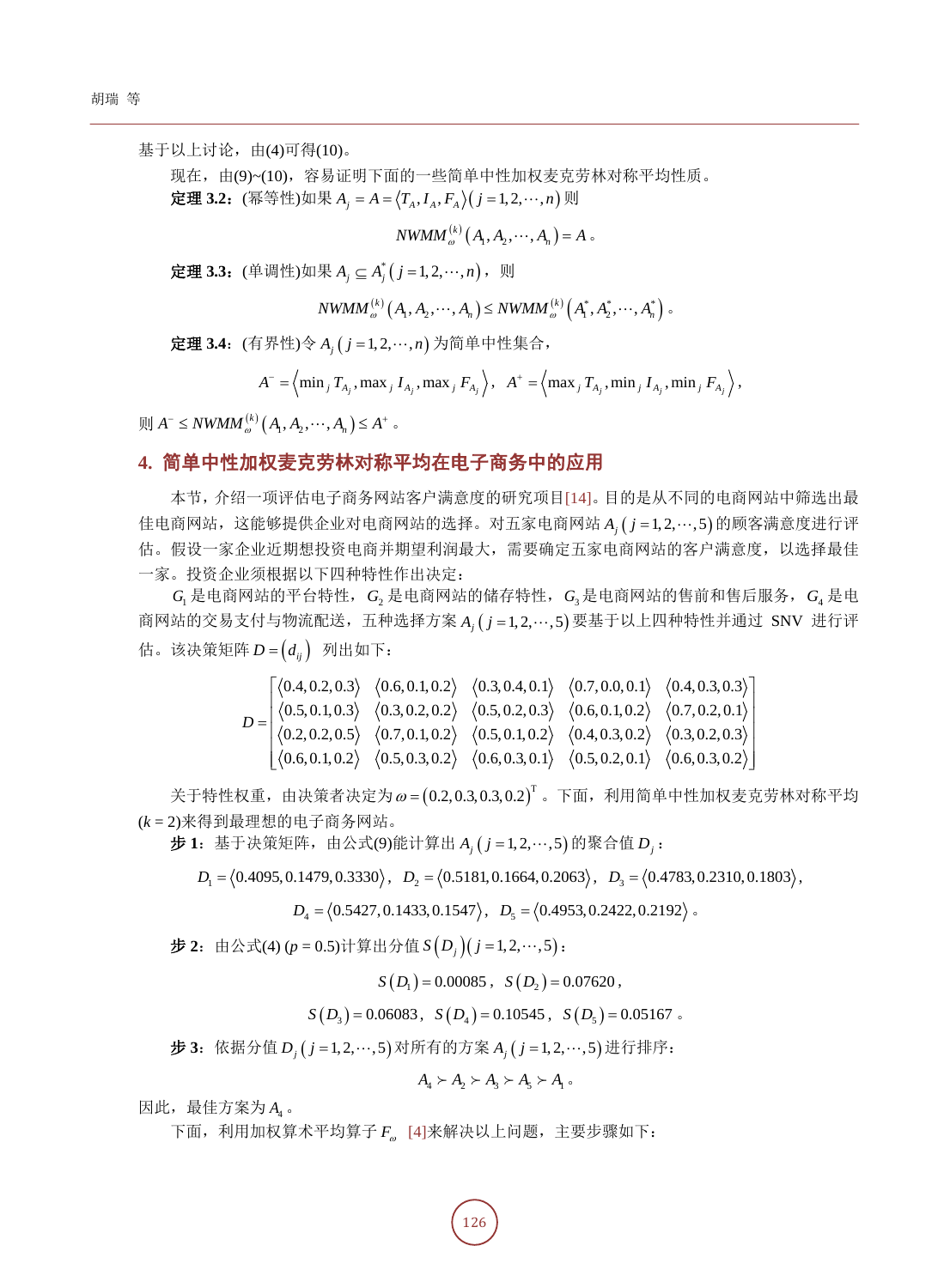$\bigoplus$  1: 运用  $F_{\omega}$ , 可以获得  $A_i$  ( $j = 1, 2, \cdots, 5$ ) 的加权算术平均值 α ;

$$
\alpha_j = F_{\omega}\left(d_{1j}, d_{2j}, d_{3j}, d_{4j}\right) = \sum_{i=1}^4 \omega_i d_{ij}, \forall j = 1, 2, \cdots, 5.
$$

然后,得到

$$
\alpha_1 = \langle 0.41, 0.15, 0.34 \rangle
$$
,  $\alpha_2 = \langle 0.52, 0.17, 0.2 \rangle$ ,  $\alpha_3 = \langle 0.48, 0.23, 0.19 \rangle$ ,  
 $\alpha_4 = \langle 0.54, 0.16, 0.16 \rangle$ ,  $\alpha_5 = \langle 0.5, 0.24, 0.22 \rangle$ .

 $\frac{1}{2}$ : 由公式(4)计算分值  $S(\alpha_i)(j=1, 2, \dots, 5)$  ( $p=0.5$ ):

$$
S(\alpha_1) = -0.00167
$$
,  $S(\alpha_2) = 0.07833$ ,

$$
S(\alpha_3) = 0.05833
$$
,  $S(\alpha_4) = 0.1$ ,  $S(\alpha_5) = 0.05333$ .

步 **3**:依据分值<sup>α</sup> *<sup>j</sup>* ( *j* = 1, 2, ,5 ) 对所有方案 *A j <sup>j</sup>* ( = 1, 2, ,5 ) 进行排序:

$$
A_4 \succ A_2 \succ A_3 \succ A_5 \succ A_1 \circ
$$

得出的结果与我们所提出方法的结果一致,最佳方案仍为 A<sub>4</sub>。

# 基金项目

中国物流学会与中国物流与采购联合会计划项目(2015CSLKT3-199);全国高校物流教研课题 (JZW2014048, JZW2014049)和国家级大学生创新创业训练计划项目(2016)。

# 参考文献 **(References)**

- <span id="page-5-0"></span>[1] Smarandache, F. (1998) Neutrosophy: Neutrosophic Probability, Set, and Logic. American Research Press, Rehoboth.
- <span id="page-5-1"></span>[2] Wang, H., Smarandache, F., Sunderraman, R. and Zhang, Y.Q. (2005) Interval Neutrosophic Sets and Logic: Theory and Applications in Computing. Hexis, Phoenix.
- <span id="page-5-2"></span>[3] Wang, H., Smarandache, F., Zhang, Y.Q. and Sunderraman, R. (2010) Single Valued Neutrosophic Sets. *Multispace Multistructure*, **4**, 410-413.
- <span id="page-5-3"></span>[4] Ye, J. (2014) A Multicriteria Decision-Making Method Using Aggregation Operators for Simplified Neutrosophic Sets. *Journal of Intelligent and Fuzzy Systems*, **26**, 2459-2466.
- <span id="page-5-4"></span>[5] Ye, J. (2014) Single Valued Neutrosophic Cross-Entropy for Multicriteria Decision Making Problems. *Applied Mathematical Modelling*, **38**, 1170-1175. <http://dx.doi.org/10.1016/j.apm.2013.07.020>
- <span id="page-5-5"></span>[6] Peng, J.J., Wang, J.Q., Wang, J., Zhang, H.Y. and Chen, X.H. (2016) Simplified Neutrosophic Sets and Their Applications in Multi-Criteria Group Decision-Making Problems. *International Journal of Systems Science*, **47**, 2342-2358. <http://dx.doi.org/10.1080/00207721.2014.994050>
- <span id="page-5-6"></span>[7] Maclaurin, C. (1729) A Second Letter to Martin Folkes, Esq.; Concerning the Roots of Equations, with Demonstration of Other Rules of Algebra. *Philosophical Transactions of the Royal Society of London Series A*, **36**, 59-96. <http://dx.doi.org/10.1098/rstl.1729.0011>
- <span id="page-5-7"></span>[8] Detemple, D. and Robertson, J. (1979) On Generalized Symmetric Means of Two Variables. University of Belgrade Publikacije Elektrotehničkog Fakulteta. Serija Matematikai Fizika, No. 634/677, 236-238.
- <span id="page-5-8"></span>[9] Bapat, R.B. (1993) Symmetric Function Means and Permanents. *Linear Algebra and Its Applications*, **182**, 101-108. [http://dx.doi.org/10.1016/0024-3795\(93\)90494-9](http://dx.doi.org/10.1016/0024-3795(93)90494-9)
- <span id="page-5-9"></span>[10] Abu-Saris, R. and Hajja, M. (2006) On Gauss Compounding of Symmetric Weighted Arithmetic Means. *Journal of Mathematical Analysis and Applications*, **322**, 729-734. <http://dx.doi.org/10.1016/j.jmaa.2005.09.069>
- <span id="page-5-10"></span>[11] Gao, P. (2008) On a Conjecture on the Symmetric Means. *Journal of Mathematical Analysis and Applications*, **337**, 416-424. <http://dx.doi.org/10.1016/j.jmaa.2007.04.011>
- <span id="page-5-11"></span>[12] Oin, J.D. and Liu, X.W. (2014) An Approach to Intuitionistic Fuzzy Multiple Attribute Decision Making Based on Maclaurin Symmetric Mean Operators. *Journal of Intelligent and Fuzzy Systems*, **27**, 2177-2190.